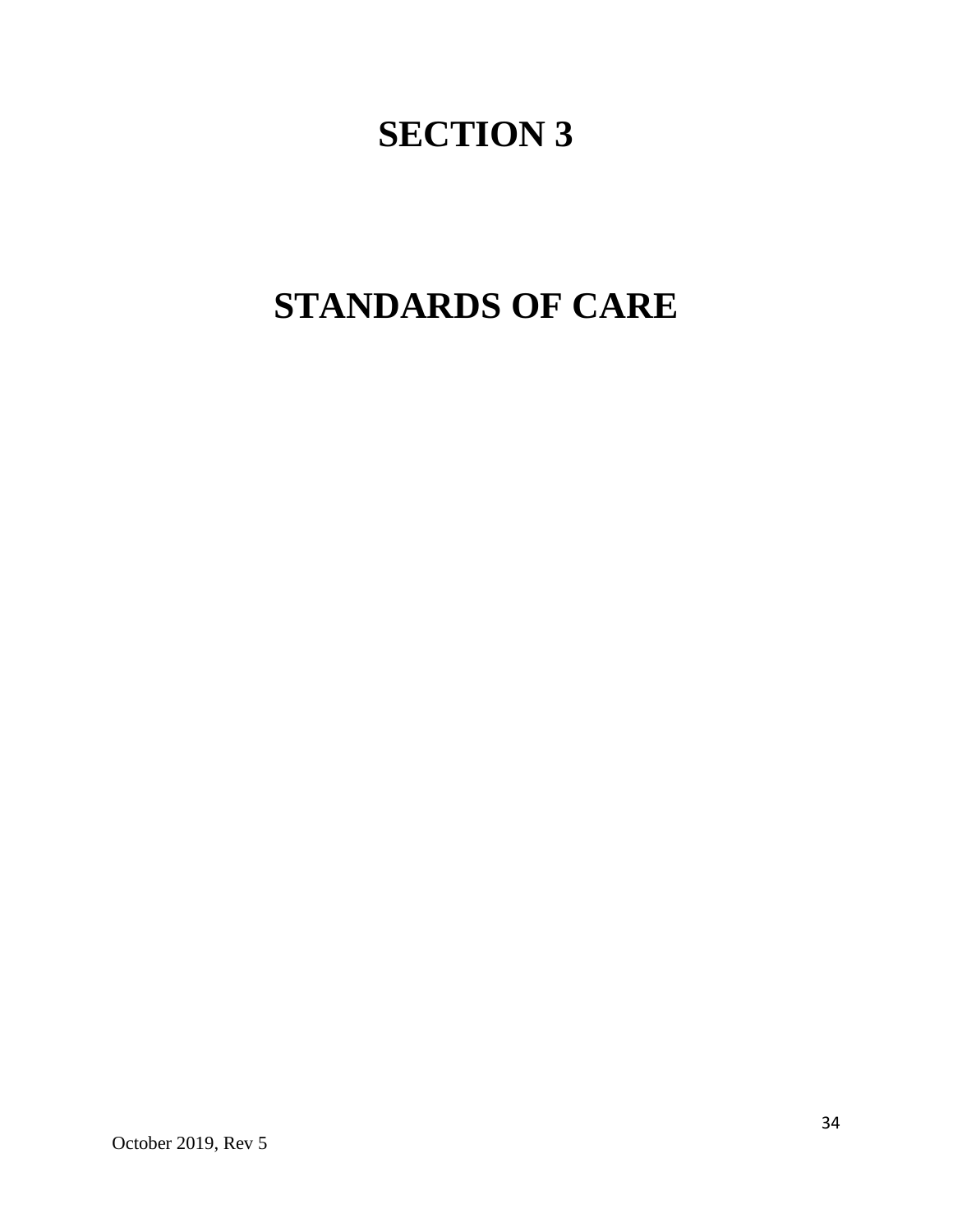# **C.1. WHAT ARE STANDARDS OF CARE?**

Standards of Care are the procedures and practices, beyond regulatory requirements, that experienced and prudent maritime professionals follow to ensure safe, secure, efficient and environmentally responsible maritime operations.

Formalized Standards of Care are "good marine practices" that are developed and published to provide a guide for maritime professionals to consider and incorporate into their decisionmaking process. Standards of Care are not regulations and thus not enforceable. In some circumstances, they may not be the best course of action to take and based on the mariner's assessment of the situation at hand, alternative procedures may be more appropriate. Mariners should be mindful that if they are involved in a maritime incident and were not adhering to relevant "Standards of Care" they could be subject to legal action based on a presumption of negligence.

The Standards of Care in this Plan are clearly not all inclusive. They complement laws, regulations and guidance in the Coast Pilot and other documents. If they appear to conflict with law or regulation, the law or regulation should be adhered to.

# **C.2. AUTOMATIC IDENTIFICATION SYSTEM (AIS)**

The **Automatic Identification System** (**AIS**) is an internationally adopted vessel tracking and communications system implemented to enhance safe, secure, efficient and environmentally sound maritime operations. The IMO's International Convention for the Safety of Life at Sea (SOLAS) requires AIS to be fitted aboard international voyaging ships of 300 or more gross tonnage, and all passenger ships regardless of size.

The U.S. Coast Guard also requires AIS be installed and operational on self-propelled vessels of 65 feet or more in length and passenger vessels certificated to carry more than 150 passengersfor-hire, in commercial service, as well as all towing vessels of 26 feet or more in length and more than 600 horsepower, in commercial service. [33 CFR 164.46.](https://www.law.cornell.edu/cfr/text/33/164.46)

"Properly installed" refers to an installation using the guidelines set forth in IMO SN/Circ.227 (incorporated by reference, [33 CFR 164.03\)](https://www.law.cornell.edu/cfr/text/33/164.03). Not all AIS units are able to broadcast position, course, and speed without the input of an external positioning device (e.g. DGPS); the use of other external devices (e.g. transmitting heading device, gyro, rate of turn indicator) is highly recommended, however, not required except as stated in 33 CFR 164.46(a)(2).

The Coast Guard has noticed many AIS users are not updating their unit to accurately reflect voyage related information, e.g., navigation status, static draft, destination, estimated time of arrival, etc. These issues require the due diligence of the users to ensure the AIS unit is always providing proper identification information so that the AIS serves the intended purpose.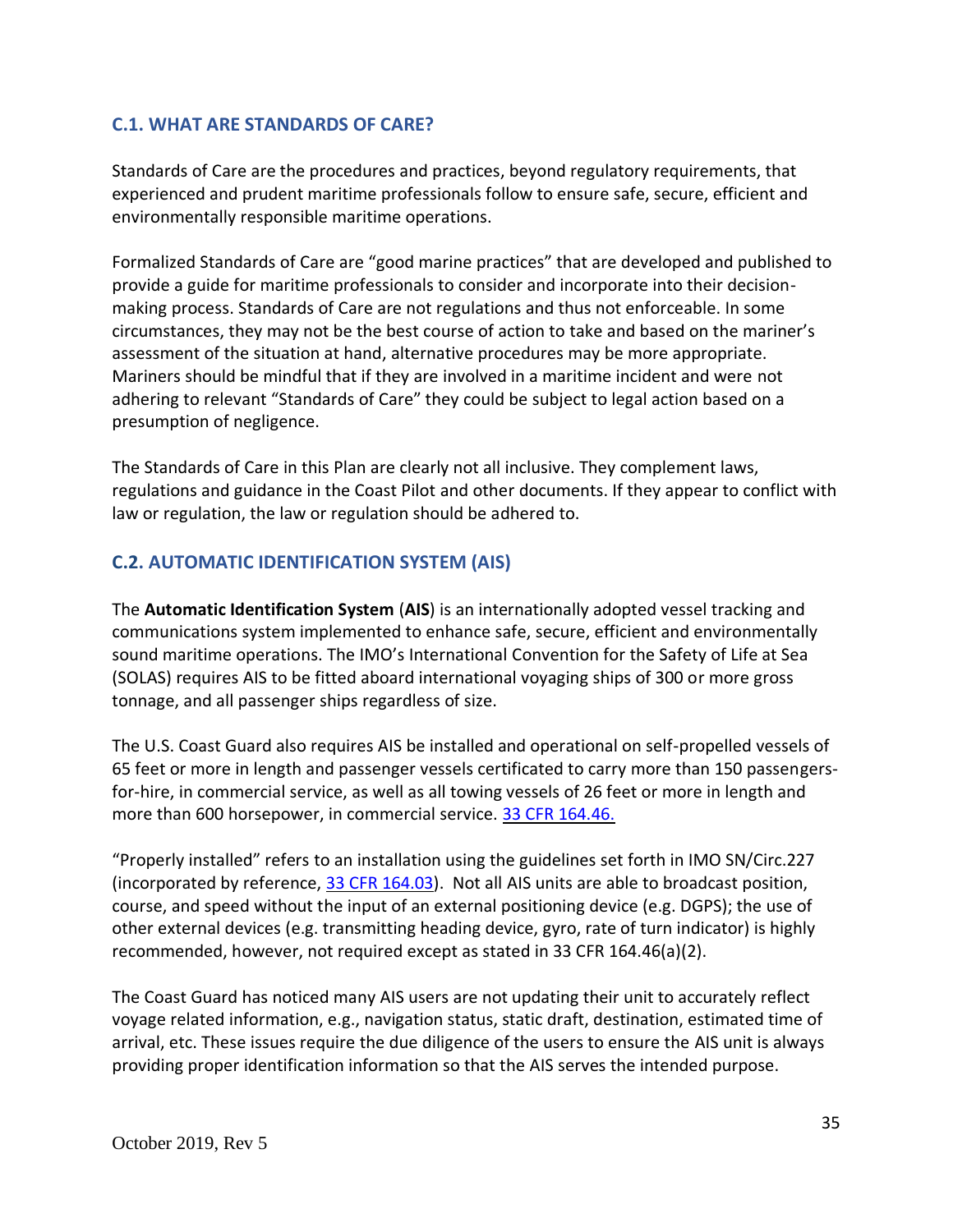AIS messages transmitted by vessels are received and processed by other vessels, AIS shore receiving stations and satellites. AIS also has the capability to transmit digital messages into data including but not limited to safety messages, environmental data and virtual aids to navigation.

The Coast Guard and the Marine Exchange of Alaska are positioning what is referred to as AIS ATONS (Aids to Navigation) in various locations in the Aleutian Islands. Current listing of weather stations can be obtained on the Marine Exchange's website at [www.mxak.org.](http://www.mxak.org/) AIS historical information is also used to evaluate maritime operations in the Aleutians, conduct risk assessments and aid compliance with ATBAs.

Figure C-1 provides a visual representation of vessel activity in 2017 and illustrates the extent and location of maritime traffic in the region encompassed by the AIWSC. The legend shows the number of vessels via colors with the red regions the most heavily trafficked. This graphic was developed from Automatic Identification System (AIS) data after the Aleutian Islands' ATBA were implemented and reveals how most vessels are staying well offshore in compliance with the ATBA, and that vessels are closest to shore when transiting Unimak Pass. Of note, the ATBA is not a mandatory routing measure and most fishing industry vessels and tugs do not adhere to the ATBA due to the nature of their operations that require them to sail closer to shore.



*Figure C-1. Graphic showing the density of maritime traffic activity obtained by AIS (Automatic Identification System) in the Aleutian Islands region in 2017.*

# **C.3. SEVERE WEATHER GUIDELINES**

Severe weather has several implications for vessels transiting the Aleutian Islands. It is extremely common for low pressure systems to form over the Bering Sea and create sea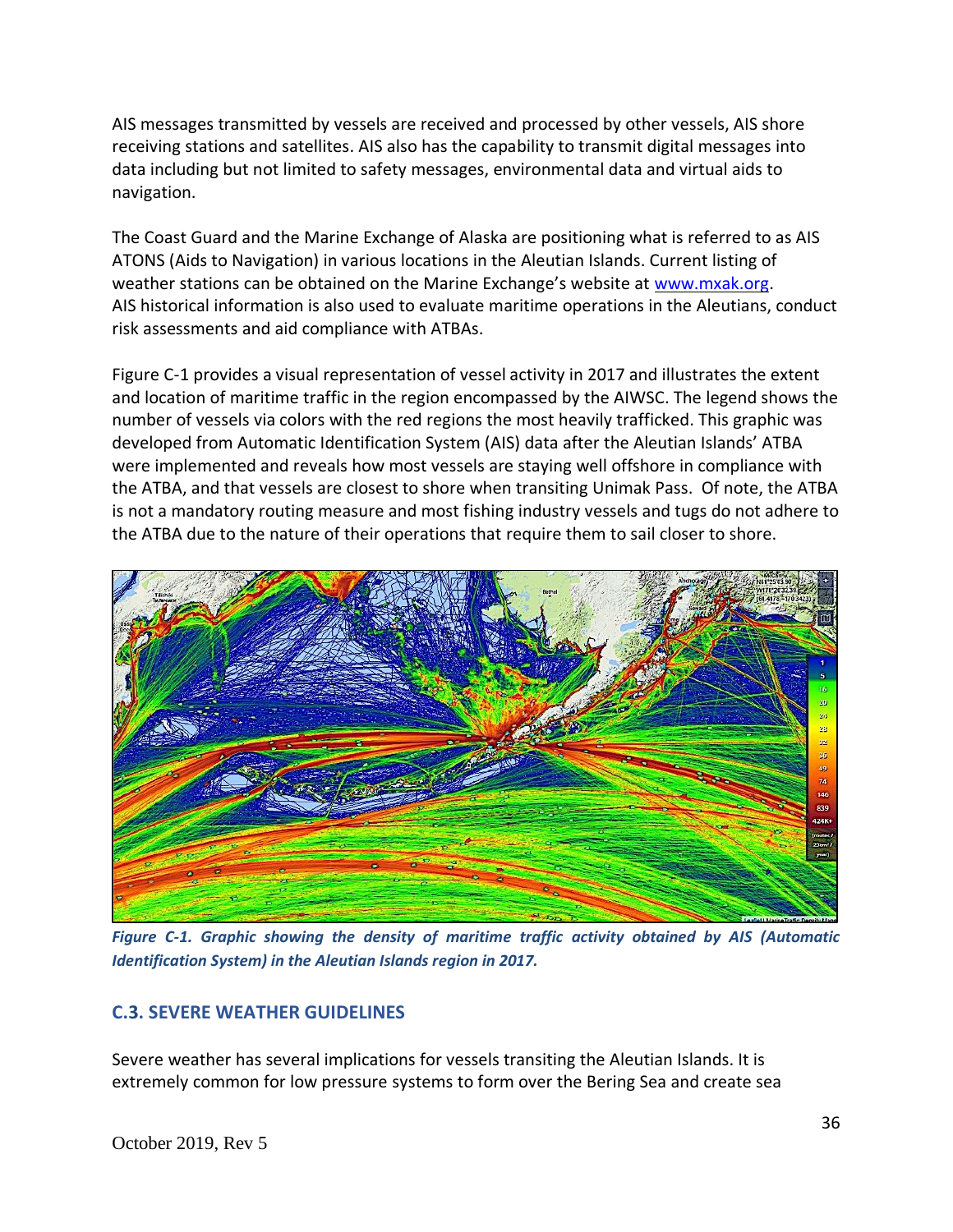conditions that adversely affect a vessel's safety. Severe weather can cause vessels to drag anchor; have a loss of propulsion, steering, or other machinery casualty; and cause crew injuries. The U.S. Coast Guard, through consultation with marine pilots, vessel operators, and port authorities, has developed a set of operating procedures for severe weather in the Aleutian and Pribilof Islands. These procedures help the mariner to establish risk factors in severe weather and mitigate them under certain conditions.

The USCG Captain of the Port – Western Alaska may order a vessel to operate or anchor in a manner directed in the interest of safety under 33 Code of Federal Regulations (CFR) 160.11. Severe weather poses an inherent risk to vessel safety, and thus the Coast Guard plays an active role in monitoring vessel behavior during the frequent storms in the Aleutian Islands.

#### **C.3.1. Severe Weather Advisories and Best Practices**

The U.S. Coast Guard Navigation Advisory containing the Operating Procedures for Severe Weather in the Aleutian Islands and Pribilof Islands can be accessed on the USCG Homeport webpage: [https://homeport.uscg.mil/port-directory/western-alaska-\(anchorage\)](https://homeport.uscg.mil/port-directory/western-alaska-(anchorage))

#### **C.3.2. Severe Weather Communication Procedures**

The severe weather operating procedures automatically go into effect whenever the National Weather Service marine forecast predicts sustained winds in excess of 45 knots for specific marine zones. This message will be disseminated via email to all ship agents and port and harbor facilities in the Aleutian Islands.

Vessel agents should monitor VHF channel 16 to facilitate rapid communication in the event their vessel is adversely impacted by severe weather.

The U.S. Coast Guard's 24-hour operations center can be reached at (907) 428-4100, and by email at [Sector.Anchorage@uscg.mil.](mailto:Sector.Anchorage@uscg.mil)

#### **C.4. COMMUNICATION: EMERGENCY & RESPONSE**

#### **C.4.1. Tsunami Warnings**

A tsunami is caused by a large and sudden displacement of the ocean. Large earthquakes below or near the ocean floor are the most common cause, but landslides, volcanic activity, certain types of weather, and near earth objects (asteroid, comets) can also cause tsunamis. The speed of a tsunami depends on the depth of the water it is traveling through. The deeper the water the faster the tsunami. Distant earthquakes far away from the eastern Aleutian Islands may produce tsunami that strike approximately 4 hours or more after the earthquake, whereas locally occurring earthquakes near Dutch Harbor or other Aleutian ports may generate waves that hit the shore within minutes.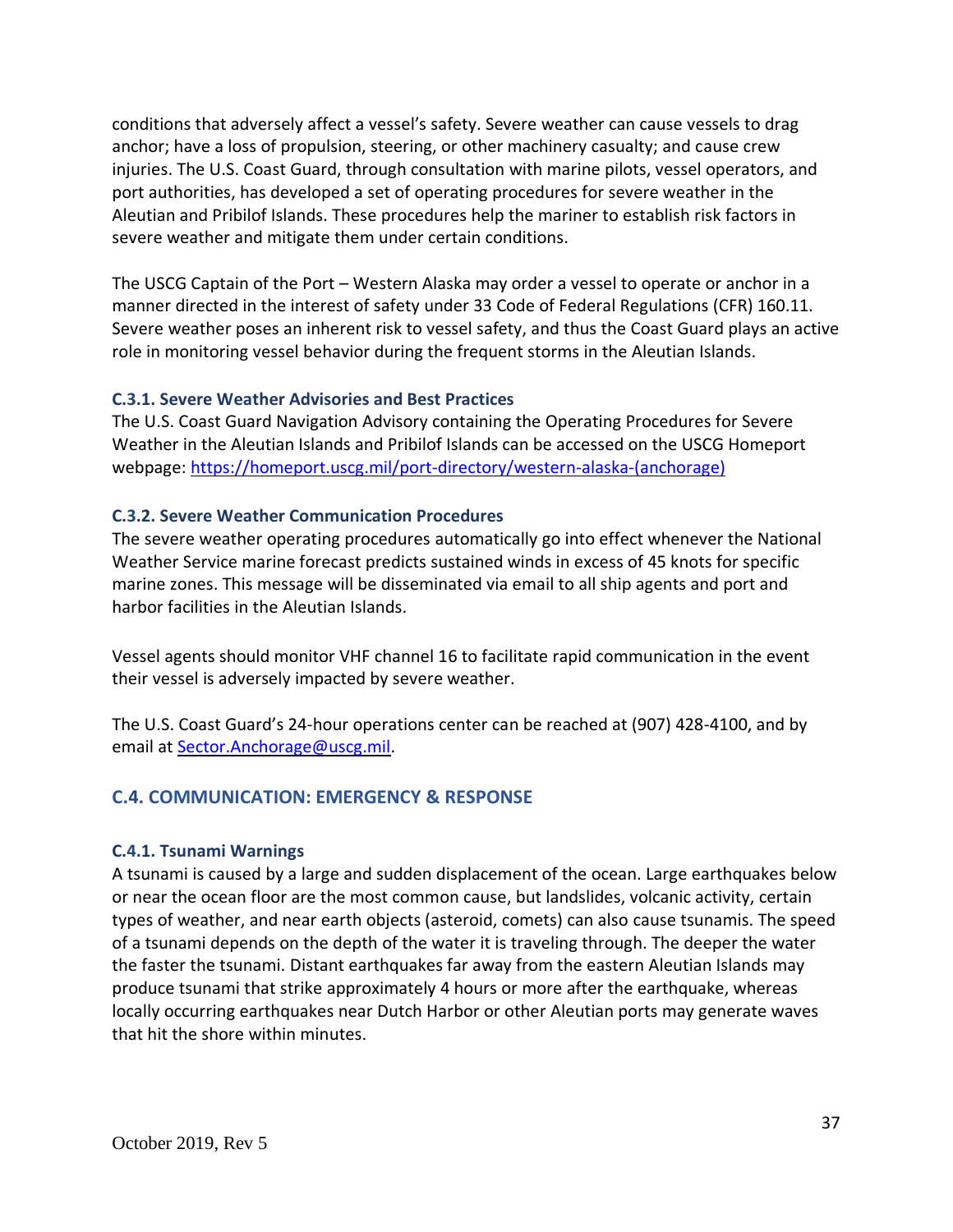This document provides general response guidance in the event of tsunamis for smaller vessels (vessels under 300 gross tons) such as recreational sailing and motor vessels, tugs, launches and commercial fishing vessels.

Tsunami wave impacts are greatest in and around ocean beaches, low-lying coastal areas, and bounded water bodies such as harbors and estuaries. Whenever possible, these areas should be avoided during tsunamis. Any tsunami event can threaten harbors, facilities, and vessels.

# **Tsunami hazards that can directly affect vessels include:**

- Sudden water-level fluctuations
- Grounding of vessels as water level suddenly drops
- Strong and unpredictable currents that can change direction quickly
- Eddies/whirlpools causing boats to lose control
- Drag on large-keeled/deep draft vessels
- Collision with other vessels, docks, and debris
- Capsizing from incoming surges (bores), complex coastal waves, and surges hitting grounded boats

**In the event of a tsunami warning, vessel owners and operators must assess the circumstances depending largely on where the vessel is located and decide what protective measures will be best given their individual situation and all the factors involved. Recognizing that there no single response will be optimal for all situations, real-time response mitigation measures to prevent or mitigate the damage caused by tsunamis may include:**

- If you are in a harbor and get a tsunami warning, you should secure vessel moorings, leave your boat and move quickly to a safe place on land (high ground or inland, away from the water).
- If you are at sea and receive a tsunami warning you should move to a safe depth<sup>3</sup> and stay away from harbors under warning until officials tell you the threat has passed.
- If you are a boat owner or captain, take extra steps to prepare for a tsunami:
- Make sure you have a way to receive tsunami warnings when you are on the water. The U.S. Coast Guard will issue urgent marine information broadcasts on your marine VHF radio's channel 16. Additional information will be available from [NOAA Weather Radio.](http://www.nws.noaa.gov/nwr/)
- Make a plan and put together a [disaster supplies kit](http://www.ready.gov/build-a-kit) to keep on board your boat. Be aware that shore facilities may be damaged, so if you are at sea during a tsunami, you may not be able to return to the harbor you left. Be prepared to remain at sea for a day or more.

 $3$  [\\*Safe depths vary by region,](https://nws.weather.gov/nthmp/documents/GuidanceforSafeMinimumOffshoreDepthforVesselMovement.pdf) but the minimum safe depth is 30 fathoms (180 feet). The harbor master, port captain, the U.S. Coast Guard, and local and [state emergency management offices](http://www.fema.gov/emergency-management-agencies) are the best sources for safe depth and other tsunami safety information and regulations for boaters in your area. ([https://www.tsunami.gov/?page=tsunamiFAQ\)](https://www.tsunami.gov/?page=tsunamiFAQ)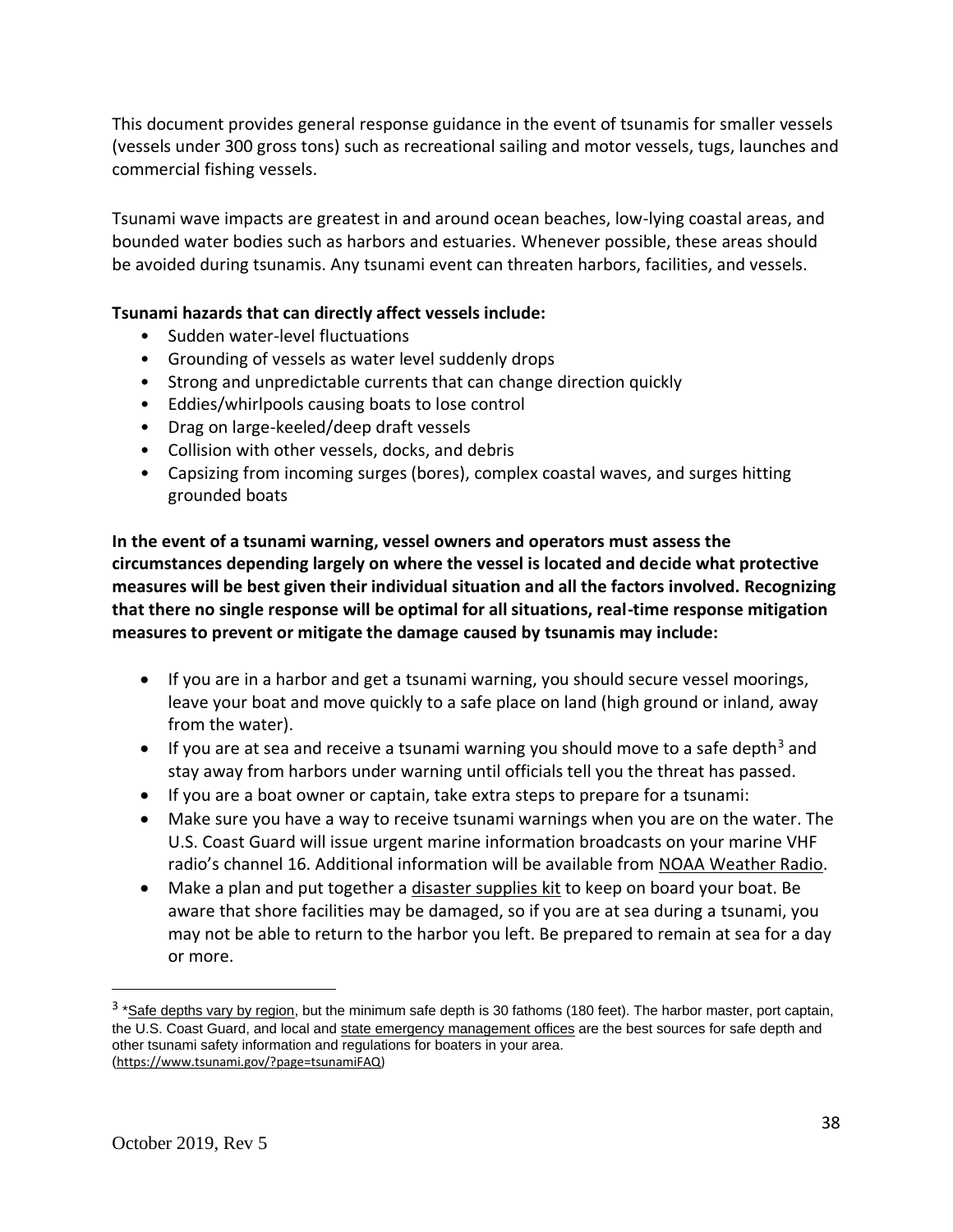### **Actionable Tsunami Alert Levels**

Notifications are available from the National Tsunami Warning Center in Palmer, Alaska at [http://wcatwc.arh.noaa.gov.](http://wcatwc.arh.noaa.gov/) The Center issues two types of bulletins that require action by Alaska mariners: Tsunami Advisories and Warnings.

> **1. Tsunami Advisory: Peak tsunami wave heights of 1 to 3 feet are expected, indicating strong and dangerous currents can be produced in harbors near the open coast. SIGNIFICANT tsunami currents or damage are possible near harbor entrances or narrow constrictions.**

**Appropriate actions to be taken by local officials when a Tsunami Advisory is issued:** 

- Closing beaches, evacuating harbors and marinas. Public access along waterfront areas will be limited by local authorities.
- Local authorities working on or near the water should wear personal flotation devices.
- Port authorities will shut off fuel-to-fuel docks, and all electrical and water services to all docks.
- The repositioning of ships to deep water when there is time to safely do so.
- Advisories may be updated, adjusted geographically, upgraded to a warning, or canceled based on updated information and analysis.
- After the event: Port authorities will not allow public to re-enter structures and vessels in the water until Advisory is cancelled and conditions are safe.
- Advisories may be updated, adjusted geographically, upgraded to a warning, or canceled based on updated information and analysis.
	- **2. Tsunami Warning: Tsunami wave heights could exceed 3 feet in harbors near the open coast, indicating very strong, dangerous currents and inundation of dryland is anticipated. SIGNIFICANT tsunami currents or damage are possible. Depending on the tidal conditions, docks may overtop the pilings.**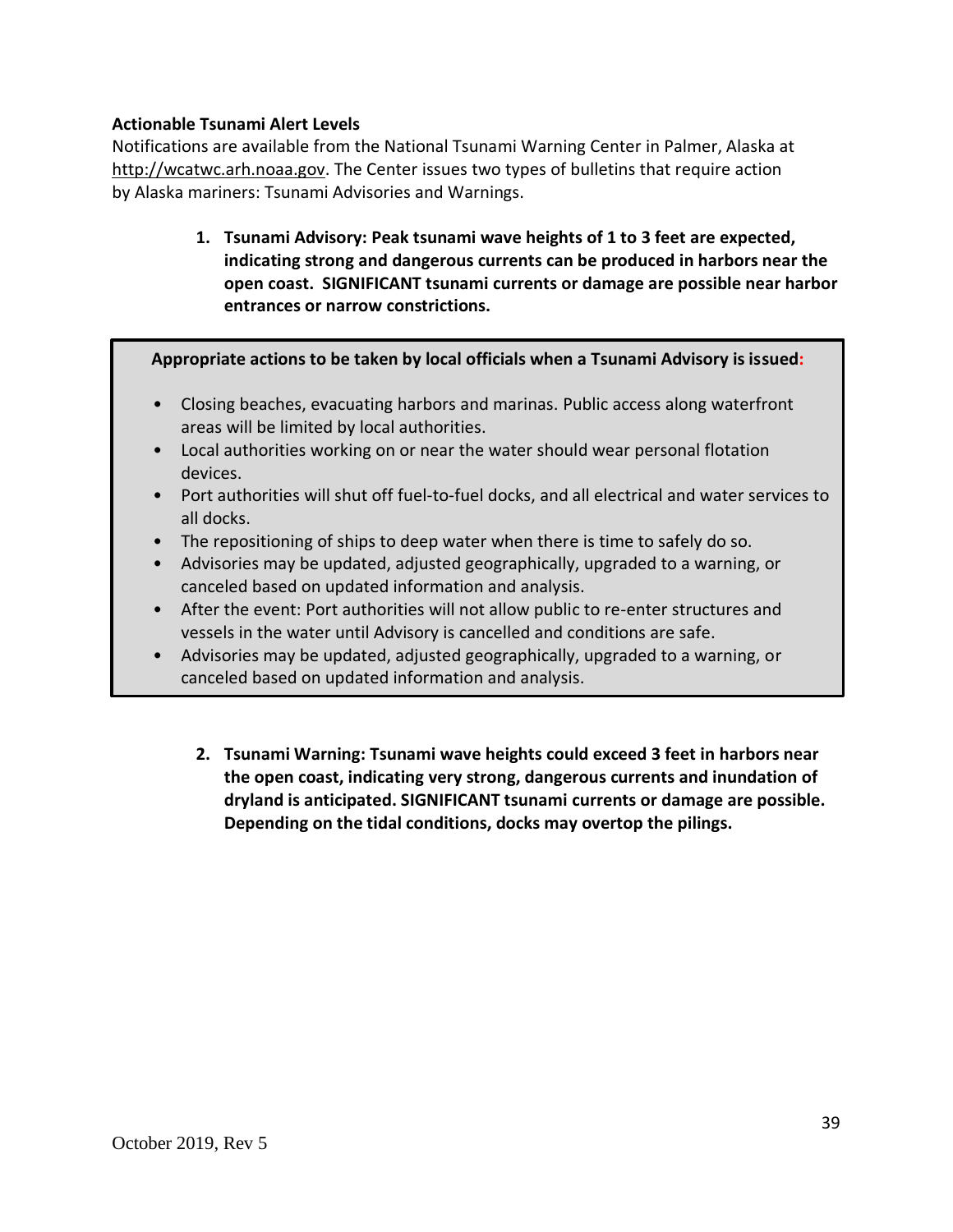#### **Appropriate actions to be taken by local officials when a Tsunami Warning is issued::**

- Evacuation of low-lying coastal areas by local authorities.
- Port authorities will shut off fuel-to-fuel docks, and all electrical and water services to all docks.
- The repositioning of ships to deep water when there is time to safely do so.
- Monitor VHF FM Channel 16 and the marine WX channels for Urgent Marine Information Broadcast from the U.S. Coast Guard, periodic updates of tsunami and general weather conditions; additional information will be available from NOAA Weather Radio.

### **VESSELS leaving the harbor and heading to sea, should consider the following:**

- Check tide, bar, and ocean conditions.
- Check the weather forecast for the next couple of days.
- Ensure vessel has enough fuel, food and water to last a few days.
- Have someone drive you to the marina so your vehicle is not left in the tsunami zone.

Note: There may also be vessel congestion in the harbor as vessels attempt to depart at the same time. All vessels should monitor VHF Channel 16 and use extreme caution.

# **After the tsunami:**

- Mariners at sea should monitor VHF Channel 16 for possible U.S. Coast Guard Safety Marine Information Broadcasts regarding the conditions and/or potential restrictions placed on navigation channels and the entrances to harbors.
- Check with your docking facility to determine its ability to receive vessels. Adverse tsunami surge impacts may preclude safe use of the harbor. Vessels may be forced to anchor offshore or to travel to a safe harbor. An extended stay at sea is a possibility if the Harbor is impacted by debris or shoaling.

Vessels that stay in port should check with local port authorities for guidance on what is practical or necessary with respect to vessel removal or mooring options, given the latest information on the distant tsunami event; then go outside the Tsunami Evacuation Zone.

# **C.5. EMERGENCY TOWING SYSTEMS**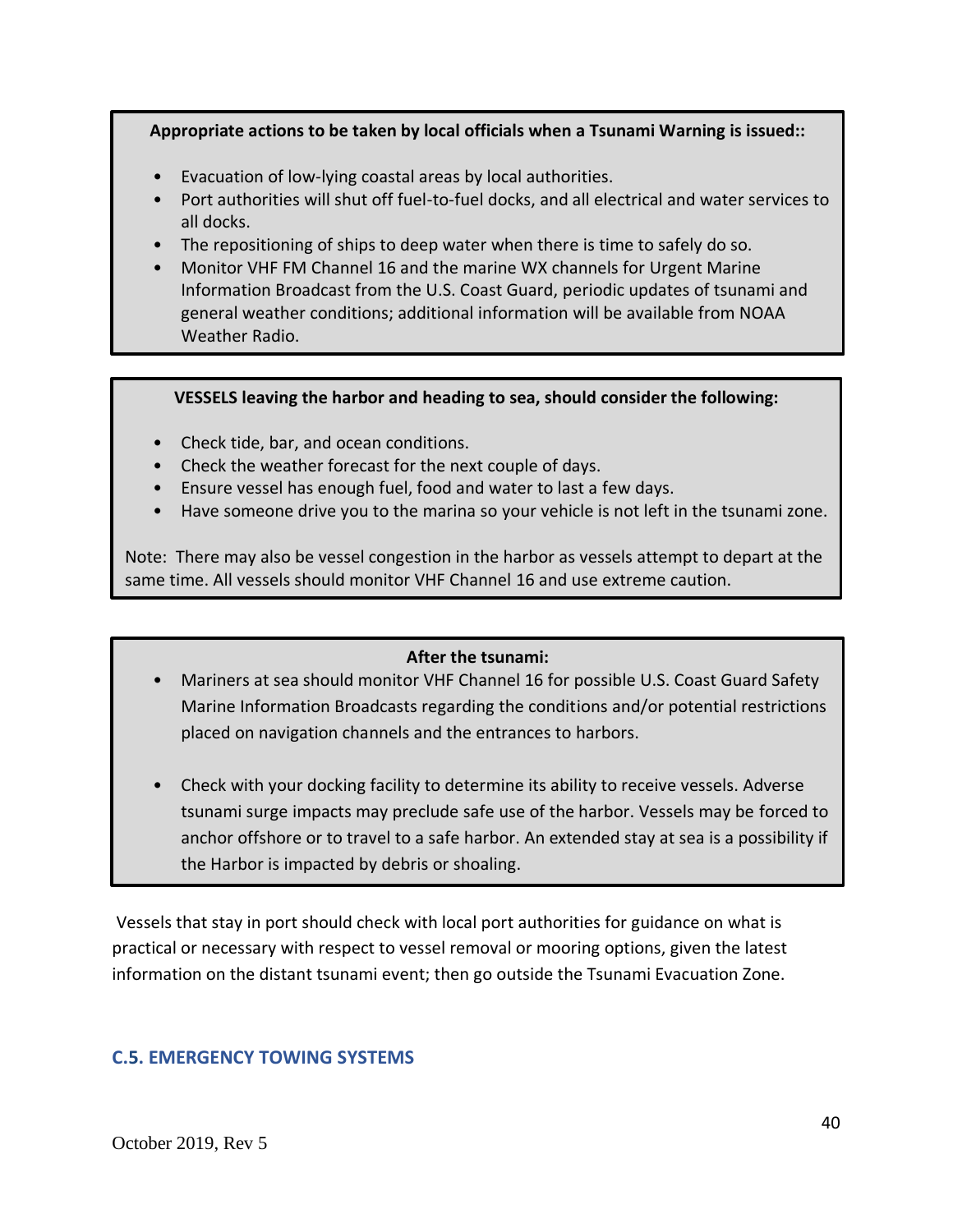Because of the history of distressed and stricken vessel incidents in Alaskan waters, Emergency Towing Systems (ETS) have been stationed permanently at strategic locations in the state. The systems are intended to improve safety and environmental protection by facilitating prompt and effective assistance to distressed vessels.

# **C.5.1. Alaska Department of Environmental Conservation and City of Unalaska– Emergency Towing Systems**

An Emergency Towing System (ETS) is a pre-staged package of equipment that may be deployed in the event a disabled vessel requires assistance in accessing a place of refuge. A manual that instructs responders on the operations of the system as well as procedures for deployment accompanies the system. The system is designed to use vessels of opportunity to assist disabled vessels that are in Alaskan waters. It consists of a lightweight high-performance towline, a messenger line used in deploying the towline, a lighted buoy, and chafing gear. These components may be configured to deploy to a disabled ship from the stern of a tugboat or airdropped to the ship's deck via helicopter.

There are currently two sizes of ETS utilized in Alaska. The larger size is capable of towing vessels greater than 50,000 Deadweight Tonnage (DWT). The smaller system can tow vessels less than 50,000 DWT. Additionally the messenger line is capable of towing vessels under 2000 DWT. The ETS may be deployed from the stern of a rescue tug or lowered to the ship's deck via helicopter.

Since the program's origin, it has expanded statewide. The Alaska Department of Environmental Conservation has purchased and stored 10-inch Emergency Towing Systems at the USCG Air Stations in Kodiak, Ketchikan and Sitka, the ADEC Response Warehouse in Anchorage, and the Emergency Response warehouse in Adak. There are also 7-inch Emergency Towing Systems at the Cargo Building in Nome, at the USCG Facility in Cold Bay and at the city dock in Unalaska.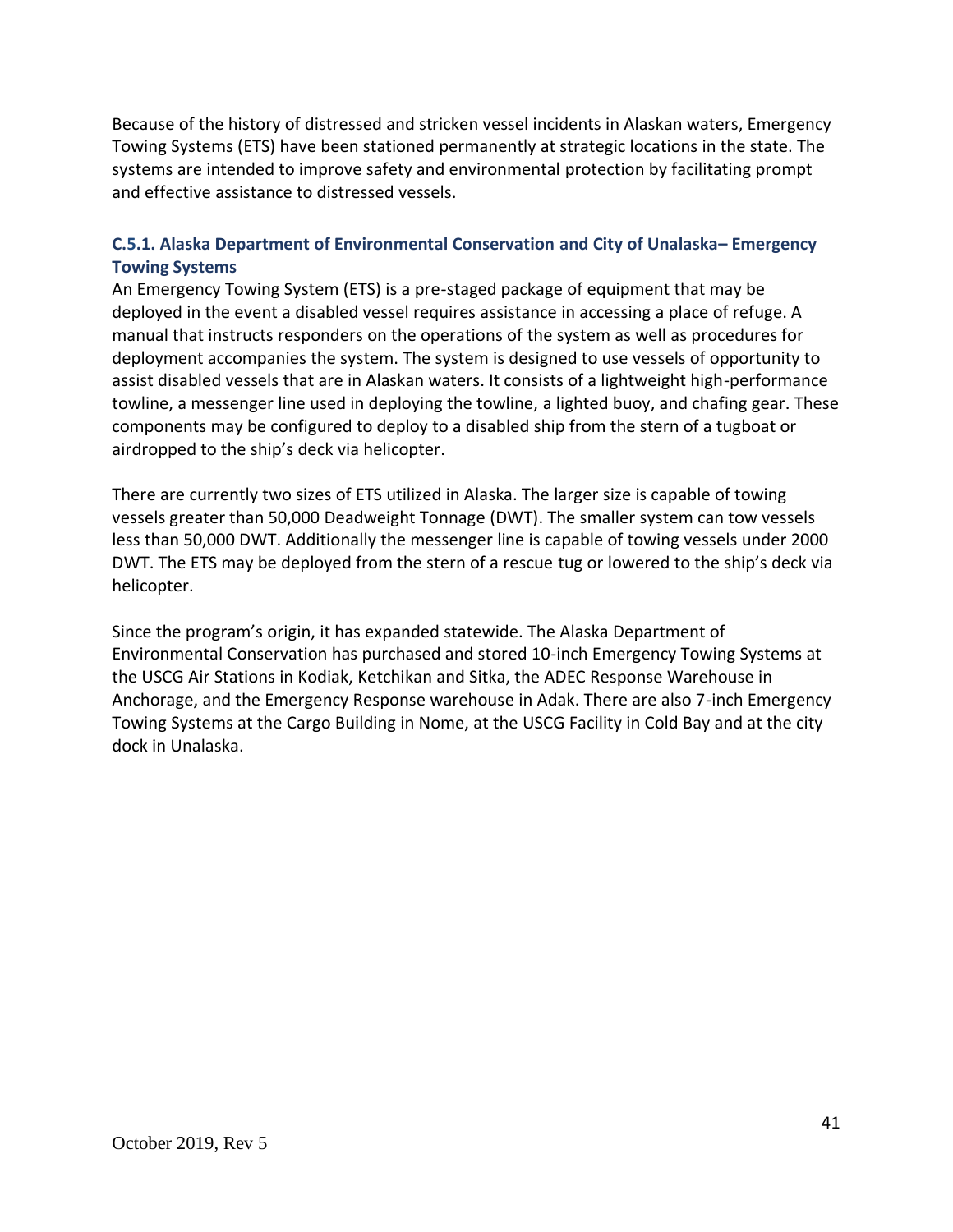

*Figure C-2. Emergency Towing Systems (ETS) Locations and Capacities.*

The ETS Manual and Training video can be downloaded or viewed at the following website: <https://dec.alaska.gov/spar/ppr/prevention-preparedness/ets/>

#### **C.5.2. Alaska Maritime Prevention & Response Network Ship Arrestor**

The Network's large-scale para-sea anchor is available for deployment on large ocean-going vessels that lose power or become otherwise disabled and adrift while underway. The intent of the sea arrestor system is to increase the window of opportunity for a successful vessel repair or casualty response, and to improve the probability of a successful recovery when responding vessels arrive on scene. The ship arrestor system is designed to dramatically slow the drift rate by half of a disabled ship, stabilize the ship by anchoring the bow into the wind and seas, and provide a means to attach a tow line to the ship should towing be necessary. The arrestor is designed for deployment by aircraft or tug. Currently, one para-sea anchor system is available in Anchorage, Alaska for deployment to help close the response time gap by reducing the drift rate of disabled and adrift vessels.

A component of the sea arrestor system is the Emergency Ship Arrest System and Emergency Vessel Attachment & Towing System EVATS<sup>™</sup>, which is also considered a standalone system that can be used independently to improve the safety, reliability, and versatility of securing a towline between a disabled vessel and a towing vessel. It is designed for rapid deployment and recoverability in heavy weathers and low-light conditions, establishing a safer distance between